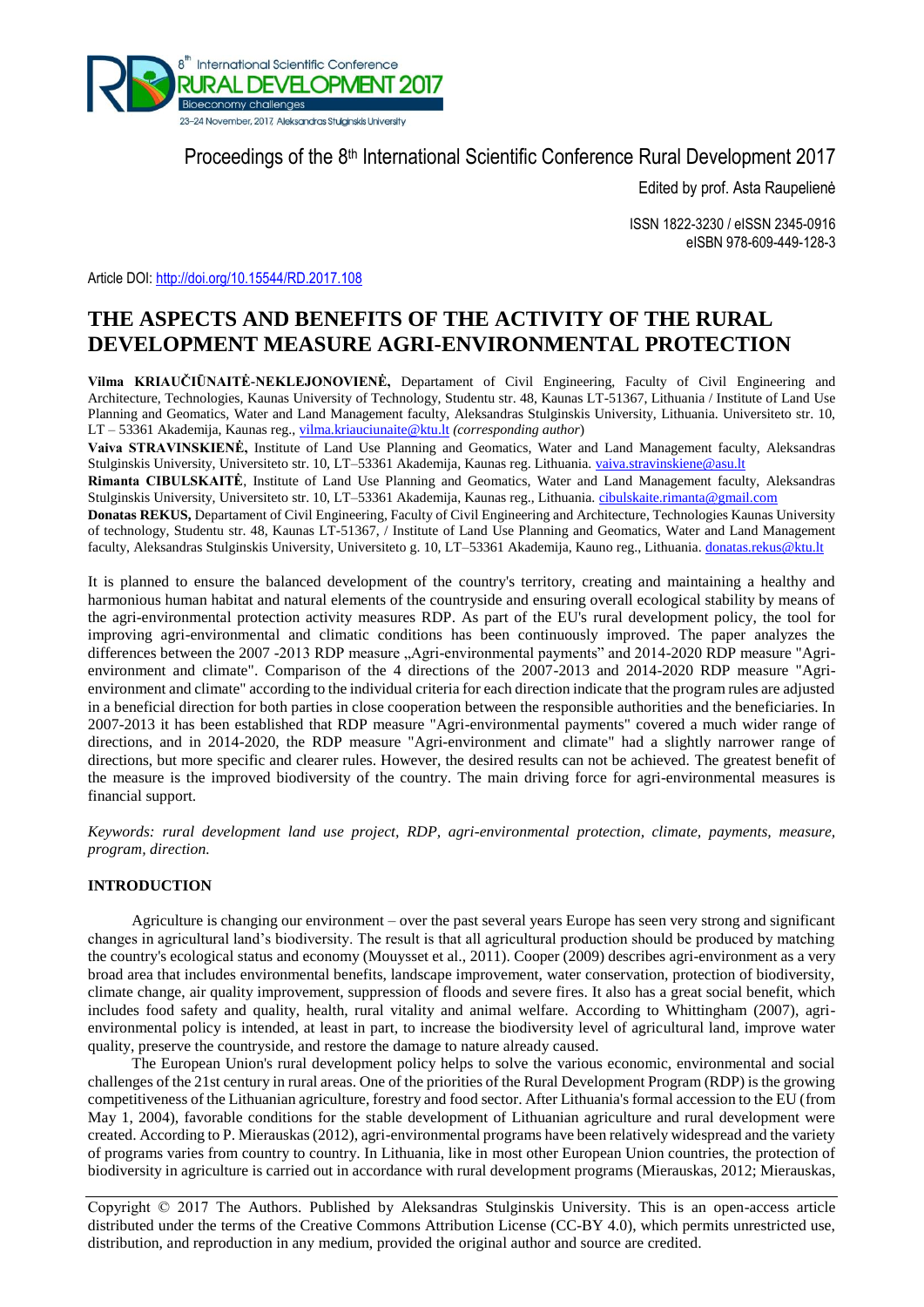2014). The government support program for the period 2004-2006 provided for a range of measures, from 2007 onwards support for agriculture is divided according to the Rural Development Program for Lithuania 2007-2013. Since 2004, agrienvironment payments started to be paid in Lithuania. The concept of agri-environment has become even more important over the years as the program has evolved (Kurlavičius, 2010). The rural development policy of the EU, often referred to as the "second pillar" of the Common Agricultural Policy (CAP), seems to be integrated into the system of direct payments to farmers and agriculture market management measures (the so-called first pillar) (Kaimo ..., 2016). On February 13, 2015, the Commission officially approved the 2014-2020 Lithuanian Rural Development Program (RDP). It outlines the main priorities of Lithuania – to modernize small and medium-sized farms and improve the results of their economic activity. The goal of rural development is to improve the economic and social situation in rural areas (Kaimo ..., 2015).

The measures of the Rural Development Program are one of the ways to achieve the goals set by Lithuania regarding modernization of farms. Agri-environmental spectrum measures ensure a balanced development of the country's territory, which preserves a healthy and harmonious human habitat and natural landscape elements as well as ensures overall ecological stability. As part of the EU's rural development policy, the measure for improving agri-environmental and climatic conditions has been continuously improved.

The aim of the study is to summarize the essential differences and similarities of the agrarian environmental protection measures of the RDP for the years 2007–2013 and 2014–2020.

### **METHODOLOGY**

The methods of the analysis of documents (EU and LR legal acts), scientific literature and synthesis of sources, graphical representation of results were used in the paper. Statistical information on the implementation of the Rural Development Program for Lithuania was obtained from the NPA (National Paying Agency under the Ministry of Agriculture of the Republic of Lithuania) database. RDP essential differences and similarities as well as value remains of the years 2007-2013 and 2014-2020 were summed up.

## **RESULTS**

After Lithuania's accession to the EU, the Rural Development Program for the period 2004-2006 was prepared. The general objective and trends of the Lithuanian Rural Development as well as the priorities of each trend, based on the Lithuanian National Rural Development Strategy are presented in the general vision of rural development. The agrarian environmental protection measure of the RDP for 2004-2006 was one of seven.

The "Agri-environmental" measure itself consisted of 4 following schemes: the establishment of shore protective belt for surface water bodies in meadows and arable land, and erosion protection, landscaping stewardship scheme, organic farming and rare breeding schemes for livestock and poultry. If we compare this measure with the current agri-environmental and climate measure of the RDP for the period 2014-2020, we see that 3 schemes of the first measure together "went" to RDP of the years 2014-2020, and the organic farming scheme has separated and is now a separate measure.

Whether the payments have been properly absorbed can only be answered by evaluating the results achieved. As stated in the progress report of 2013 of the Lithuanian Rural Development Program for 2007-2013 prepared by the Ministry of Agriculture of the Republic of Lithuania (Lietuvos kaimo, 2014) – the most successful were the planned goals of the schemes "Landscape Stewardship" and "Organic Farming". During the period between the years 2007 and 2013 90% of planned holdings were based under the scheme "Landscape stewardship", and the target value for the area was 102%. According to the "Organic Farming" scheme, the number of holdings and area indicators reached 63% and 91%, respectively.

The indicators for the schemes "Preservation of endangered Lithuanian ancient animal and domestic bird breeds" and "Environmentally sustainable fruit and vegetation system" were successfully implemented. The lowest achievement of the monitoring indicators during the period of the years 2007 and 2013 was of the scheme "Improvement of the status of water bodies "at risk"", because the target number of approved applications was only 3% achieved, and the index of underlying area was only 2.4%. The report (Lietuvos kaimo…, 2014) also emphasizes that both the financial volume and the number of schemes and activities of "Agri-environmental payments" measure is very large, therefore, it contributes most to the conservation of biodiversity in the country from Axis II measures.

Nevertheless, there were also factors that negatively impacted the implementation of the scheme through the measure – too low payment rates and the fact that the area for which the compensatory payment is paid should not be less than 1 ha. As a result, people with fewer holdings could not claim support. The money received is one way or another more important than the potential benefits to the environment itself and its biodiversity. On the other hand, it is becoming more and more difficult to maintain biological prosperity across Europe – as economic activity intensifies in agrarian areas biodiversity is shrinking. According to Y.R. Hoogeveen (2001), the situation of plants and animals is gradually deteriorating, no matter how we protect them. These processes are mainly driven by the transformation of meadows into arable land, the use of pesticides or fertilizers, early mowing, depletion of wet meadows, intensive grazing, sowing of meadows with cultural grasses, or complete cessation of economic activity, resulting in the growth of meadows with shrubs and trees, as well as other factors.

The implementation of Agri-environmental activities contributes to the restoration, conservation and enhancement of biodiversity. This means the creation, restoration, maintenance of various habitats, and the promotion and maintenance of friendly farming in the most vulnerable areas. Environmental activity contributes to the implementation and continuity of measures relating to the implementation of the Water Framework Directive ... (EC) No 60/2000, Directive (EC) No 128/2009 establishing a framework for Community actions to achieve a sustainable use of pesticides and Directive (EEC) No 676/91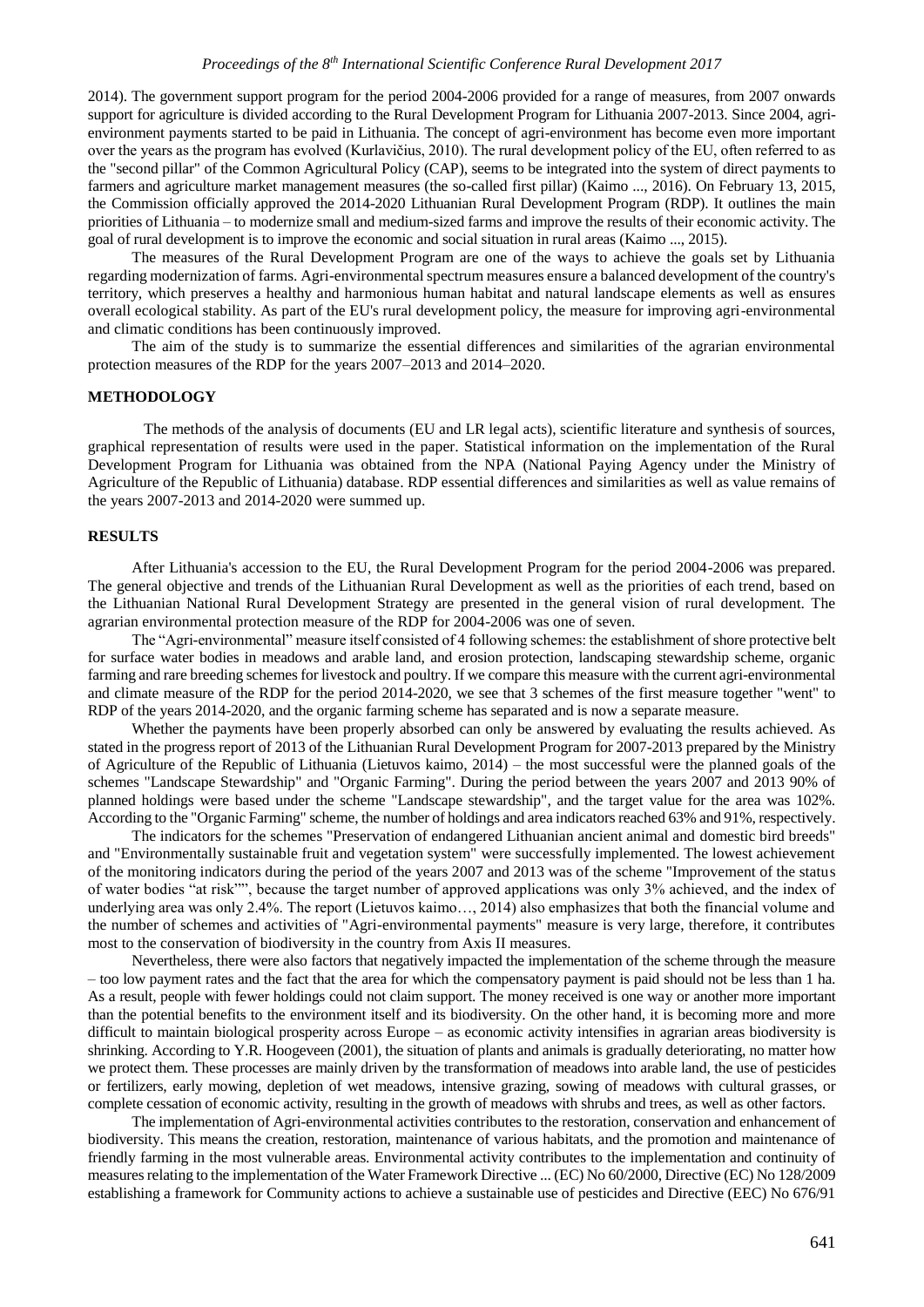on the protection of waters against pollution caused by nitrates from agricultural sources (Lietuvos ..., 2015). Water management is improved, at the same time management of fertilizers and plant protection is improved as well. At the same time, soil is protected from degradation and erosion, soil quality is improved and climate change adaptation is encouraged.

# **Essential differences and similarities between RDP measures for the years 2007-2013 and 2014-2020 promoting agri-environmental protection**

In the Rural Development Regulation for EU member states, including Lithuania, mandatory financial liabilities for the years 2014-2020 are set. One of them is defined as follows: "At least 30% of funds are allocated for climate change mitigation, agri-environment and organic farming, including payments to farmers farming in areas with natural or other handicaps and continuous payments for previous program periods". Financial commitments of the same amount were proposed for the period of the years between 2007 and 2013 in the Rural Development Regulation. Thus, financial liabilities and their size remain unchanged.

The RDP measure "Agri-environment payments" for the years 2007-2013 consisted of 4 schemes (Fig. 1), and the Landscape Stewardship scheme was divided into 8 other activities. The RDP measure "Agri-environment and climate" for the years 2014-2020 has been adjusted and divided into 11 schemes (Fig. 2).



Figure 1. Trends of the measure "Agri-environment payments" (Formed according to the data of Lithuanian village .., 2015)

The "Agri-environment payments" measure was implemented in accordance with 2 implementing regulations of the "Agri-environmental payments" measure: one implementing regulation was devoted to the following schemes: "Landscape stewardship", "Organic farming", "Improving the status of water bodies "at risk"", and "Environmetally friendly fruits and vegetables cultivation system" and others for the implementation of the scheme "Preservation of endangered Lithuanian ancient animal and domestic bird breeds". In 2013, regulations for implementing the first measure were exchanged twice, and the second one was changed once (Lietuvos...,2014).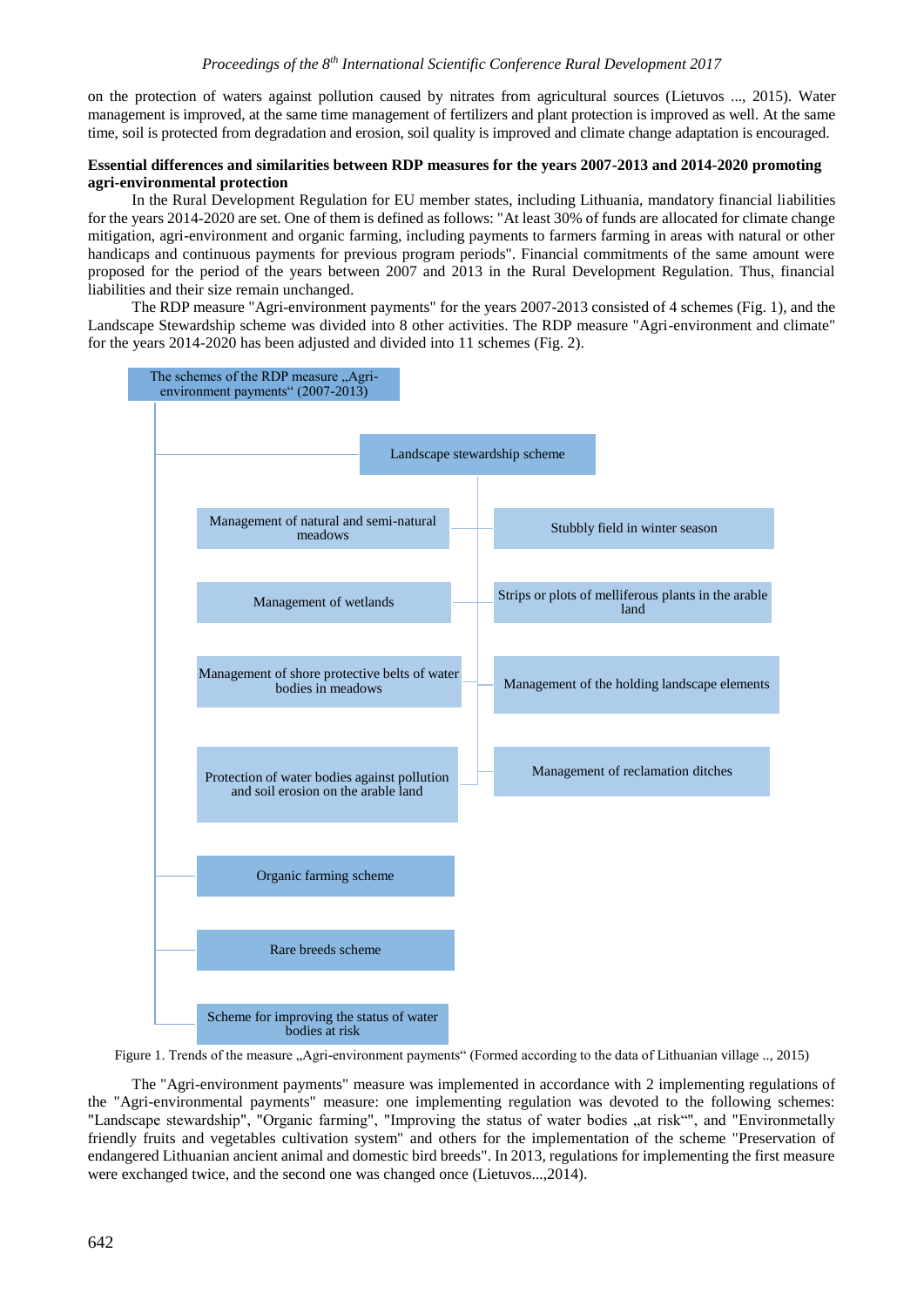When comparing the RDP measure to improve agri-environment for the years 2007–2013 and 2014–2020, we can see that there has been no previous organic farming measure in the 2014–2020 program. The above-mentioned measure was separated and somewhat modified by regulations.

The measure for preserving endangered Lithuanian ancient animal and domestic bird breeds in the new program is also more distinct – it belongs to the "Agri-environment and climate" measure, but it has completely different regulations and payment rates.

The program for improving the status of water bodies "at risk" for the period 2007–2013 has been included in the 2014–2020 program as well as in three other measures of the landscape stewardship scheme:

- Protection of shore protective belts of water bodies against pollution and soil erosion on the arable land;
- Strips or plots of melliferous plants in the arable land;
- Management of reclamation ditches.



Figure 2. Activity and payment trends of the measure "Agri-environment and climate" (Formed according to the data of Lithuanian village .., 2015)

The remaining trends for the landscape stewardship scheme for 2007–2013 ("Management of natural and seminatural meadows", "Management of wetlands", " Management of shore protective belts of water bodies in meadows", "Stubby field in winter season", "Management of the landscape elements in the hedgerows") were not mentioned in the "Agri-environment and climate" measures list for 2014–2020, but if the applicants continue their remaining commitments under the "Landscape stewardsip" scheme of the Lithuanian Rural Development Program for 2007–2013 "Agrienvironment payments" program, they will be subject to the 2007–2013 implementing regulations for the RDP measure "Agri-environmental payments".

In order to make a meaningful comparison of these 4 trends from the RDP of the years 2007–2013 and 2014–2020, a table was made (Table 1), which clearly shows the similarities and differences of the trends.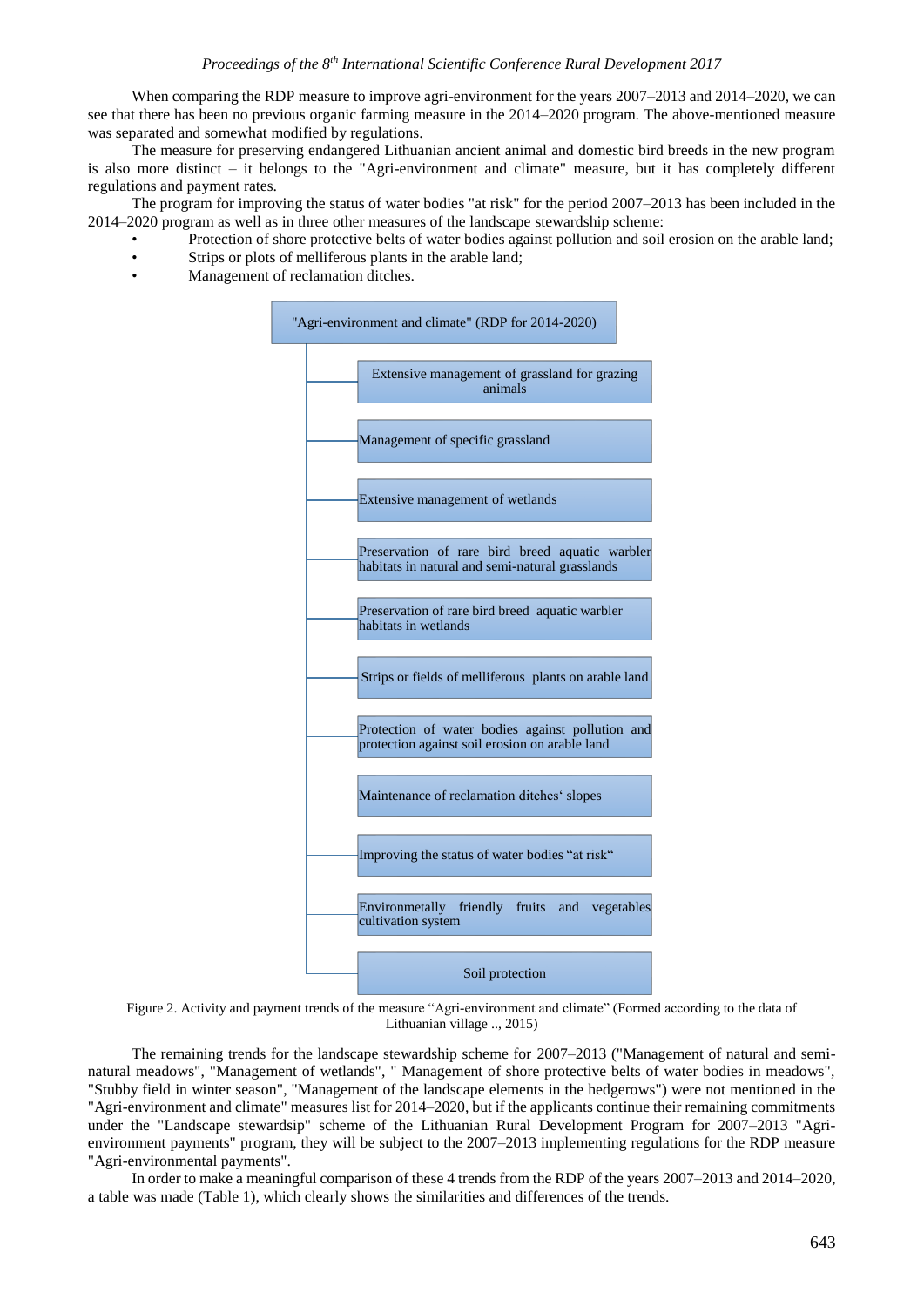## *Proceedings of the 8th International Scientific Conference Rural Development 2017*

When comparing the trend – "Improvement of water bodies "at risk", it is possible to notice that regulations for grazing and the permitted minimum of arable land area have changed. In the period 2014–2020, the area (Table 1), which may contain 1 CA (conventional animal) in extensive livestock farming (animals of extensive breeds are smaller, earlier mature, but these animals are more resistant to environmental factors and less demanding for feed), has been reduced. It could be argued that the reduction of the grazing area for 1 CA was simply due to the fact that the 3 ha area was too large to be used economically. The permissible minimum area of arable land suitable for conversion to a perennial meadow or pasture was also reduced from 1 to 0.5 ha. This could have affected and reduced the required area of land to 1 CA, and simply reduced the need for farmers to turn arable land into pasture or meadow. The use of fertilizers has been somewhat modified in the program for the period 2014–2020. The use of organic fertilizers started to be unavailable for the period 2007–2013. This could have been caused by the degradation of the harmful effects of organic fertilizers. The last difference between programs is the definition of the grazing period for livestock. There was absolutely no talk about it in the regulations of 2007–2013. The RDP regulations for 2014–2020 already define the grazing period. It may be that just the average grazing period is chosen. Also, during this period, there is already a decrease in the probability of spring and autumn rainfall.

| The name of the<br><b>RDP</b> measure                                                             | <b>Regulations</b>                                                      | Program period                                              |                                                                          |
|---------------------------------------------------------------------------------------------------|-------------------------------------------------------------------------|-------------------------------------------------------------|--------------------------------------------------------------------------|
|                                                                                                   |                                                                         | 2007-2013                                                   | 2014-2020                                                                |
| "Protection of<br>water bodies<br>against pollution<br>and soil erosion<br>on the arable<br>land" | Protective belt for activities                                          | In the 5-10 meter wide                                      | In the 5-10 meter wide protective                                        |
|                                                                                                   |                                                                         | protective belt                                             | belt                                                                     |
|                                                                                                   | Fertilizers and pesticides                                              | It is forbidden. Only organic<br>fertilizers are allowed    | It is forbidden. Only organic<br>fertilizers are allowed                 |
|                                                                                                   | Livestock grazing                                                       | Starting the process no earlier<br>than June 15             | From May 1 by October 30                                                 |
|                                                                                                   | Livestock grazing intensity                                             | At an intensity not exceeding 1<br>CA/ha                    | 1 CA/ha                                                                  |
|                                                                                                   | Suitable for support agricultural land<br>area                          | Not less than 1 ha                                          | Not less than 0.5 ha                                                     |
|                                                                                                   | Mowing                                                                  | By the water body line                                      | Coastal protective belt                                                  |
| "Improvement<br>of water bodies<br>"at-risk""                                                     | Extensive livestock breeding                                            | not more than 1 CA/3 ha                                     | No more than 1 CA /ha                                                    |
|                                                                                                   | The area of arable land transformed<br>into perennial pasture or meadow | Not less than 1 ha                                          | Not less than 0.5 ha                                                     |
|                                                                                                   | Use of fertilizers                                                      | Do not use pesticides and<br>fertilizers                    | Mineral fertilizers are forbidden.<br>Permitted only organic fertilizers |
|                                                                                                   | Grass sowing/cutting/removal                                            | Exact terms are specified                                   | Exact terms are specified                                                |
|                                                                                                   | Livestock grazing period                                                | Not specified                                               | From May 1 until October 30                                              |
| "Strips or plots<br>of melliferous<br>plants in the<br>arable land "                              | Total declared area of arable land                                      | Not less than 2 ha (only<br>participating in this activity) | At least 5 ha                                                            |
|                                                                                                   | Homogeneous area of the plot or<br>strip                                | Not more than 0.5 ha in the plot<br>of 10 ha                | Not less than 0.5 ha in the plot of<br>5 ha                              |
|                                                                                                   | Quantity of plant species                                               | At least 3 species                                          | At least 3 species                                                       |
|                                                                                                   | Width of mixture belts                                                  | Not less than 6 m                                           | Not less than 6 m                                                        |
|                                                                                                   | Minimum / maximum amount of one<br>species of melliferous plants        | Not more than 70 %                                          | Not more than 70 %                                                       |
|                                                                                                   | Livestock grazing                                                       | From September 15                                           | The area is cut, animals are not<br>allowed                              |
|                                                                                                   | Fertilizers                                                             | Use of pesticides, fertilizers,<br>lime is prohibited       | All kinds of fertilizers are<br>forbidden                                |
| "Management of<br>reclamation<br>ditches"                                                         | Mowing period                                                           | July 15th - September 30                                    | Not specified                                                            |
|                                                                                                   | Shrubbery                                                               | By September 30                                             | By September 30                                                          |
|                                                                                                   | 1 meter wide protective belt                                            | No restrictions                                             | Plowing is prohibited, use of any<br>fertilizers is prohibited           |
|                                                                                                   | Shrub and grass removal                                                 | By September 30                                             | By September $30$                                                        |

Table 1. Comparison of the RDP measures for the years 2007–2013 and 2014–2020 and the changes planned therein (made according to Lithuanian .., 2007; Kaimo plėtra ... 2016)

Another trend of the RDP, which from 2007–2013 program was launched in 2014–2020 program – "Protection of water bodies against pollution and soil erosion on arable land". Looking at the comparisons between these two trends, one can see that there are very few differences. One of the differences between 2007–2013 and 2014–2020 RDP measure to improve agri-environmental protection in the trend "Protection of water bodies from pollution and soil erosion on arable land" – is a double reduction in the size of the utility area that would meet the minimum threshold. The area of agricultural land suitable for support is reduced by half – from 1 ha to 0.5 ha. This could have been due to the fact that near water bodies, most people have narrow sections of the plot of land, and if the activity can be carried out only 5–10 meters from the water body – often that part of the plot is less than 1 ha. Another change between programs is the concretization of grazing period. In 2007–2013, it was allowed to graze animals from June 15 and in the program of 2014–2020, it is already allowed to graze animals from May 1 but only until October 30. It may be that the beginning of the grazing of animals was predisposed to advance due to the fact that the grazing of animals in the water protective belt does not cause significant pollution.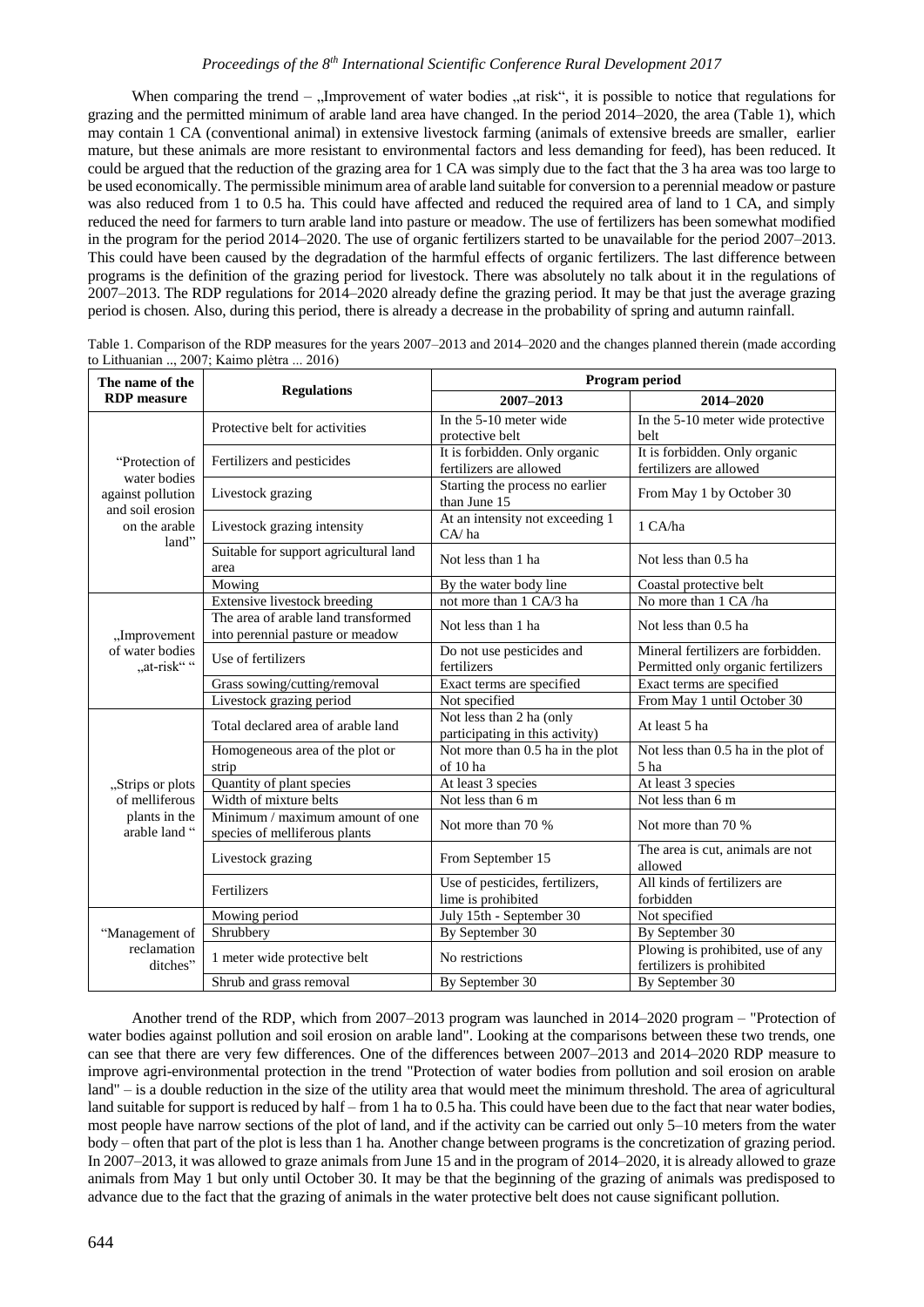Another agri-environmental trend that has survived from RDP measure for 2007–2013 to this day – "Strips or plots of melliferous plants in the arable land". In this measure 3 changes from the period 2007–2013 – the total declared area, the grazing of animals, the permissible size of the area of the plot or the belt, the use of fertilizers (Table 1).

The possible minimum total declared area has changed very clearly – the ratio of the area of the field or homogeneous strip to 1 hectare has also changed. This could have been due to the practice of the RDP of 2007–2013 period, during which it was supposed to see that in 10 ha the strip of 0.5 ha area is too small to achieve the efficiency of this trend. According to the RDP for 2014–2020 the use of all fertilizers (also organic) was prohibited in the strip of melliferous plants, which resulted in the prohibition of livestock grazing. This could have been banned due to the potentially negative reaction of melliferous plants to organic fertilizers.

The fourth, and last, trend, which has remained since RDP for 2007–2013 – "Management of reclamation ditches". This direction has been and is subject to the least restrictions. Precise mowing period in the program of 2014–2020 has not been set but the bush harvest time has been set. However, the last day of mowing and harvesting in both programs is September 30. The deadline is set simply on the general order. The ban on fertilizer use was not discussed in the program of 2007-2013, but their application is now banned. This could have led to the unknowingness of the people who are carrying out this trend – fertilizers are often used carelessly and do not comply with environmental requirements.

Comparing four similar RDP trends for improving agri-environmental protection, it can be stated that the RDP measure for 2014–2020 is characterized by more favorable regulations for stakeholders and, at the same time, a more clear set of terms. This is probably caused by the failures of the RDP for the years 2007–2013. In that year, a large part of the applications was rejected solely because applicants who participated in the program did not even have a minimum reservation on the required area – it should have been 1 ha. Besides, in the course of the RDP for 2007–2013, it has already been started to talk about reducing these requirements.

### **Efficiency of agri-environmental measures**

Countrywide, measures in the rural development program are becoming more and more difficult to implement due to increasing emigration. Those remaining to farm are often discouraged from the development of rural development programs by high requirements and commitments made for 5 years. These are the main reasons that hinder at the same time and the development of the agri-environment in the country. One more negative factor in the implementation of RDP measures (and also the agri-environment) is the decreasing amount of agricultural production. This is an important indicator, as farmers tend to choose a large harvest rather than an agri-environmental or other measure.

In evaluating the positive and negative aspects of the implementation of the RDP, it should be noted that the agri-environmental measure preserves natural flora and fauna, fosters the old countryside and creates a new, more beautiful landscape. It should be noted that the regulations of the measure are relatively simple and, therefore, are usually implemented successfully (no penalties are imposed on farmers). The state control over the implementation of land use and RDP measures can be positively assessed, which is explicitly included in the RDP program and its rules for 2014- 2020. Participation of state and municipalities in RDP measures is active and effective. Positive responses can also be made to the legal status and regulation of a specific RDP measure. Different requirements are applied to participants of previous years and beyond. Requirements for newcomers are higher and payments are lower.

When assessing agri-environmental measures in the eyes of the farmer, the specificity of the rates of payments is often missed. They are usually replaced every year. In this case, farmers can not plan their income and expenses. There is also a positive aspect here – the NPA service pays out benefits in a timely manner (several years ago there were quite frequent delays in payments). NPA staff carefully scrutinize fields and documents to be filled in.

Payment amounts are not well balanced according to different programs. Due to insufficient financing, farmers will not be able to carry out measures and abandon harvest, besides, not all measures are suitable for all farmers ("Extensive wetland management", "Management of water bodies "at risk"", etc.).

In order to increase the number of people interested in implementing the previously analyzed 4 agrienvironmental trends, the introduction of strict deadlines should be abolished, which is excessive control that promotes the inappropriate distribution of energy by the beneficiaries. Individuals who are interested in agri-environmental measures should be concerned not only with the financial side of this measure, but also about aesthetic value and social well-being, which would result in a better overall impact of the program and a spontaneous effect. In the agrienvironmental trend, the amount of livestock in the defined area should also not be an indicator for assessing the quality of agri-environmental protection. In particular, in the case where organic fertilizers are permitted in the declared area. Farmers who are skilled in their work will never be interested in having their animals consume less feed than they need.

The implementation of agri-environment encourages the emphasis on environmental protection, as well as the mitigation and, at the same time, adaptation to climate change. Farmers who undertake agri-environmental commitments combine their farming activities without detriment to the landscape, natural resources and soil..

#### **CONCLUSIONS AND SUGGESTIONS**

- 1 After analyzing the RDP measure "Agri-environment payments" for the period 2007–2013 and the RDP measure "Agri-environment and climate" for the period 2014–2020, it has been established that both measures are linked by four equal trends, the efficiency of which is improved by adjusting the rules.
- 2 Comparing the 4 RDP agri-environmental measures of the 2007–2013 and 2014–2020 that have the same impact, the biggest differences are evident when comparing terms for mowing, shrubbery, livestock grazing, etc. The RDP